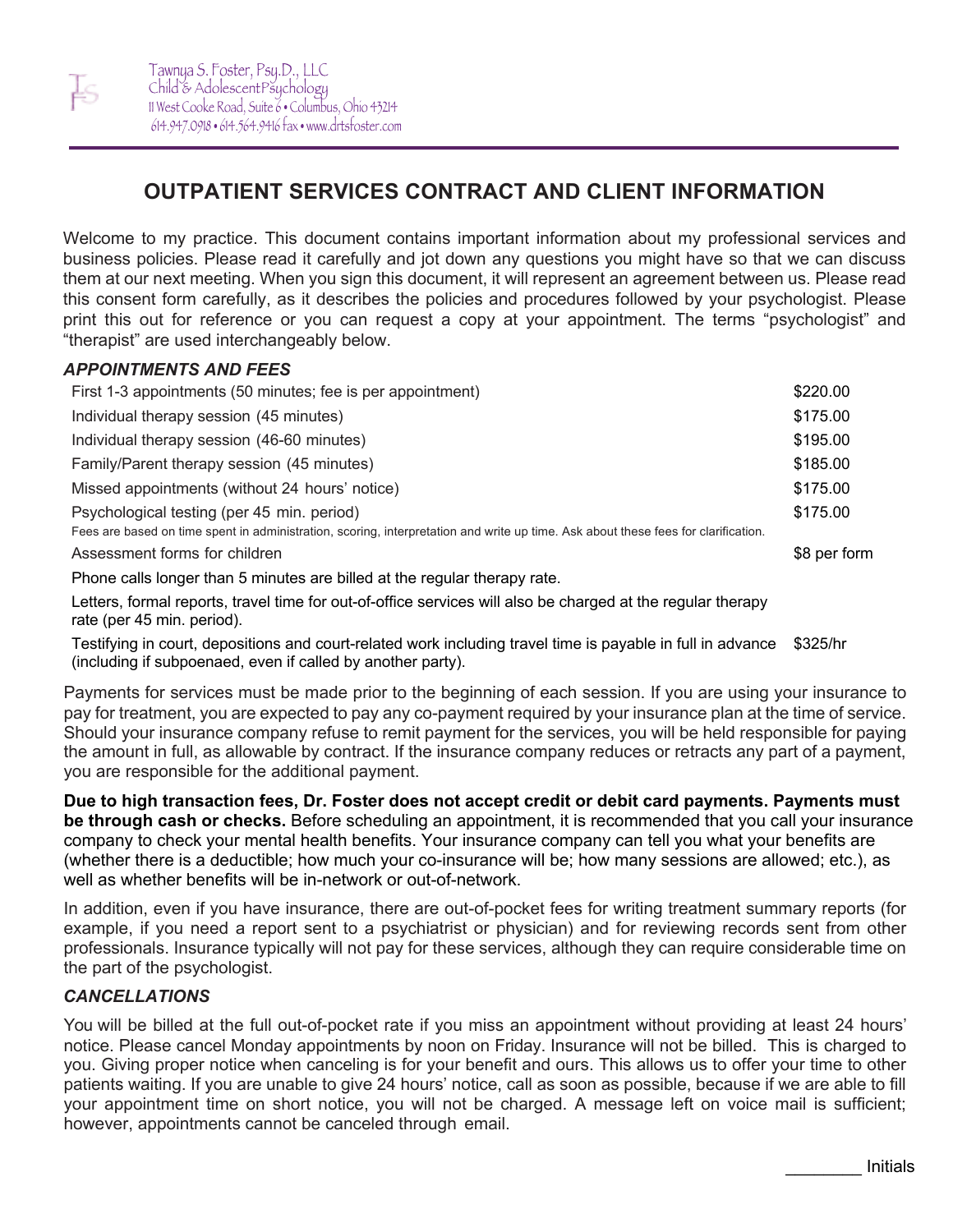#### *CONTACTING DR. FOSTER*

I am often not immediately available by telephone. While I am usually in my office Monday through Thursday, I probably will not answer the phone when I am with a patient. When I am unavailable, my telephone will direct callers to voice mail. I will make every effort to return your call within 1-2 business days of your call, with the exception of weekends and holidays. If you are difficult to reach, please inform me of sometimes when you will be available. If you are unable to reach me and feel that you can't wait for me to return your call, contact your family physician or the nearest emergency room. You may also contact Netcare Access at 614-276-2273. If I will be unavailable for an extended time, I will provide you with the name of a colleague to contact, if necessary.

Email is not a secure medium for communication and my preference is that you contact me by phone. However, if you choose to contact me using email, you are doing so with the full understanding that I cannot guarantee the safety and security of that communication, despite taking all possible action from my end to protect your privacy. Emails will not be checked regularly, and thus no urgent or time-bound messages should be communicated in this way. Emails may be seen by office staff.

#### *BILLING AND PAYMENTS*

You will be expected to pay for each session at the time it is held, unless we agree otherwise or unless you have insurance coverage, which requires another arrangement. If your insurance requires you to pay a co-pay, payment of such is expected at the beginning of each session. Payment schedules for other professional services will be agreed to when they are requested. Billing services are provided by Andrea Kusta. She can be reached at 614-570-6550. If you have any questions regarding your bill, please contact Andrea.

If your account has not been paid for more than 60 days and arrangements for payment have not been agreed upon, I have the option of using legal means to secure the payment. This may involve hiring a collection agency or going through small claims court. If such legal action is necessary, its costs will be included in the claim. In most collection situations, the only information I release regarding a patient's treatment is his/her name, the nature of services provided and the amount due.

#### *INSURANCE REIMBURSEMENT*

In order for us to set realistic treatment goals and priorities, it is important to evaluate what resources you have available to pay for your treatment. If you have a health insurance policy, it will usually provide some coverage for mental health treatment. I will fill out forms and provide you with whatever assistance I can in helping you receive the benefits to which you are entitled; however, you (not your insurance company) are responsible for full payment of my fees. It is very important that you find out exactly what mental health services your insurance policy covers. You should carefully read the section in your insurance coverage booklet that describes mental health services. If you have questions about the coverage, call your plan administrator.

Due to the rising costs of health care, insurance benefits have increasingly become more complex. It is sometimes difficult to determine exactly how much mental health coverage is available. "Managed Health Care" plans such as HMOs and PPOs often require authorization before they provide reimbursement for mental health services. These plans are often limited to short-term treatment approaches designed to work out specific problems that interfere with a person's usual level of functioning. It may be necessary to seek approval for more therapy after a certain number of sessions. While a lot can be accomplished in short-term therapy, some patients feel that they need more services after insurance benefits end.

You should also be aware that most insurance companies require you to authorize me to providethem with a clinical diagnosis. Sometimes I have to provide additional clinical information such as treatment plans or summaries, or copies of the entire record (in rare cases). This information will become part of the insurance company files and will probably be stored in a computer. Though all insurance companies claim to keep such information confidential, I have no control over what they do with it once it is in their hands. In some cases, they may share the information with a national medical information databank. In addition, some insurance companies perform audits of patients' charts. I will provide you with a copy of any report I submit, if you request it.

Once we have all of the information about your insurance coverage, we will discuss what we can expect to accomplish with the benefits that are available and what will happen if they run out before you feel ready to end our sessions. It is important to remember that you always have the right to pay for my services yourself to avoid the problems described above.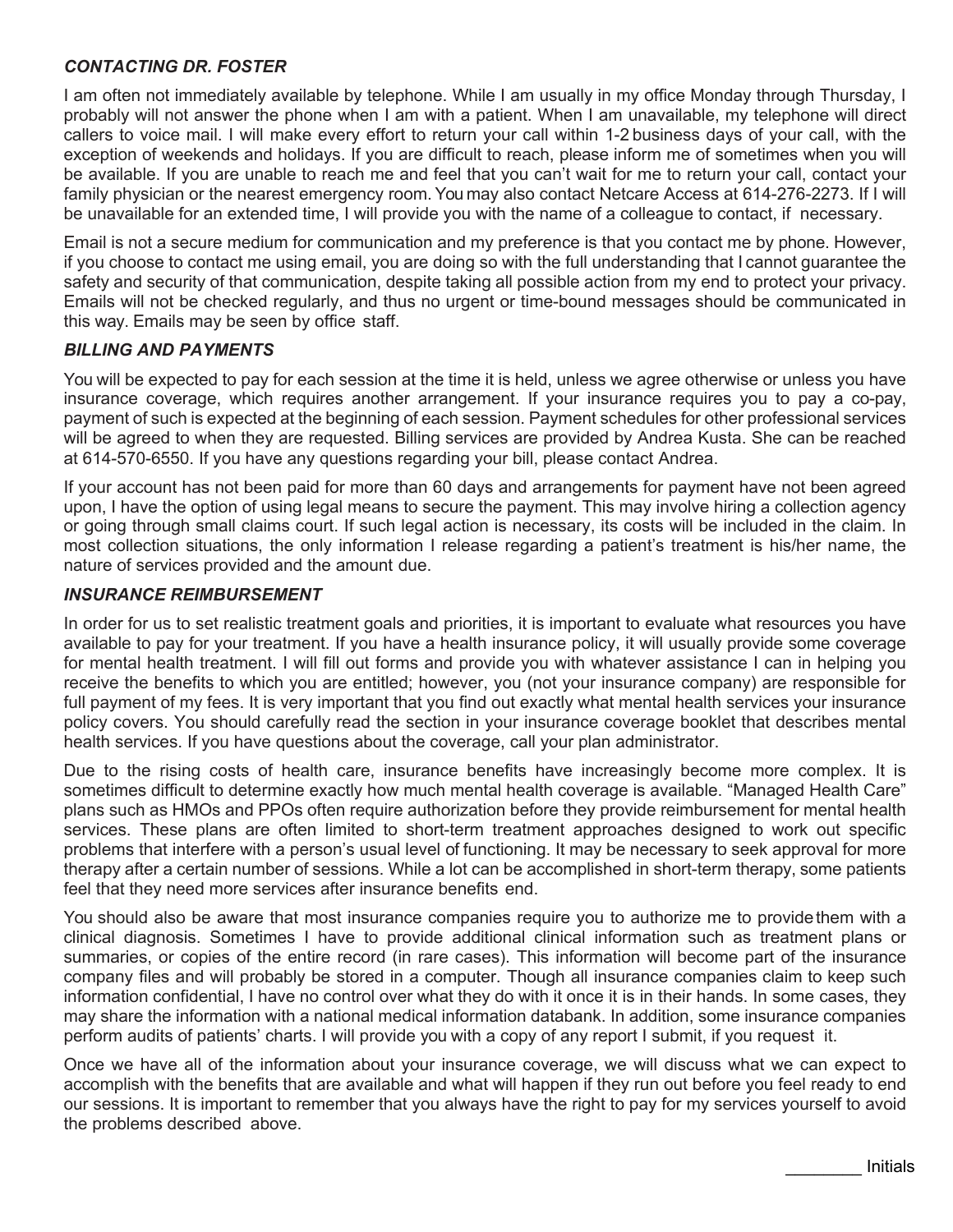# *TYPES OF SERVICES PROVIDED BY YOUR PSYCHOLOGIST*

You/your child will be interviewed and may be asked to fill out some questionnaires to assist your psychologist in determining how best to help you. Sometimes, additional psychological testing is conducted, and your psychologist will discuss with you the reasons for this if it is relevant. Treatment usually involves individual meetings with the therapist but may also include involving family members or significant others in some individual sessions. All treatment will be conducted only with your consent.

Your psychologist will work with you/your child to develop a specific, individualized treatment plan tailored to your/your child's needs. This will include a written list of specific goals that you hope to achieve in treatment. You/your child will often be expected to work on specific tasks outside the therapy sessions. This "homework" will be decided by you and your therapist together, and might include thinking about a particular issue, reading some relevant material, writing down a log of feelings or behaviors or practicing a particular skill, for example. The duration of treatment is different for each person and can be difficult to estimate; your therapist will address any concerns that you have about this. If you are not feeling satisfied with your treatment for any reason, you are asked to discuss this directly with your therapist. The therapist will work with you to uncover what might be preventing progress, will modify goals with you if appropriate, and will make a referral for you to (an)other professional(s) if necessary, and/or at your request. Sometimes people find that they have a temporary increase in their level of distress when beginning psychotherapy, because the process of working on personal issues can be difficult. Please be aware of this.

# *CONFIDENTIALITY*

In general, the privacy of all communications between a patient and a psychologist is protected by law, and I can only release information about our work to others with your written permission. But there are a few exceptions. If you/your child are actively suicidal or are thinking of hurting someone else, I am legally bound to protect you/your child and the other parties and confidentiality may have to be broken. In addition, if I become aware of any information that may indicate child abuse or neglect, I am mandated by law to report this information to the proper government agency.

You may be asked to sign a release of information form so that I may communicate with your/your child's other doctors, previous therapists, or others. You have the right to refuse to sign these forms if you so choose. The Notice of Privacy Practices provides detailed information about how private information about your healthcare is protected and under what circumstances it may be shared.

Finally, confidentiality for children and teenagers will be discussed during the first session to clarify the rights of the child/teen and the parents.

# *PROFESSIONAL RECORDS*

The laws and standards of my profession require that I keep treatment records. You are entitled to receive a copy of your/your child's records, or I can prepare a summary for you instead. Because these are professional records, they can be misinterpreted and/or upsetting to untrained readers. If you wish to see your/your child's records, I recommend that you review them in my presence so that we can discuss the contents. Patients will be charged an appropriate fee for any professional time spent in responding to information requests.

# *RELEASE OF LIABILITY*

If you/your child fails to show for an appointment, we will try to contact you during that appointment time at the number you have provided. If we do not hear from you within one week of that missed appointment, you have released us of liability for your psychological care. Also, if you cancel an appointment without rescheduling, you release us of liability for your psychological care. You are welcome to reschedule at any time, provided any past balances, including missed appointment fees, are paid. Of course, there are extenuating circumstances, such as family emergencies. In such cases, please contact us as soon as possible.

# *AFTER SCHOOL HOURS*

Working with children and teens presents challenges regarding scheduling appointments. Although the importance of school and after-school activities is certainly understood, as well as the challenges facing working parents, it is impossible to see all children and teens during after-school hours. It is likely that some of your child's appointments will need to be scheduled during daytime hours. Being aware of your child's lunch hour and early

\_\_\_\_\_\_\_\_ Initials